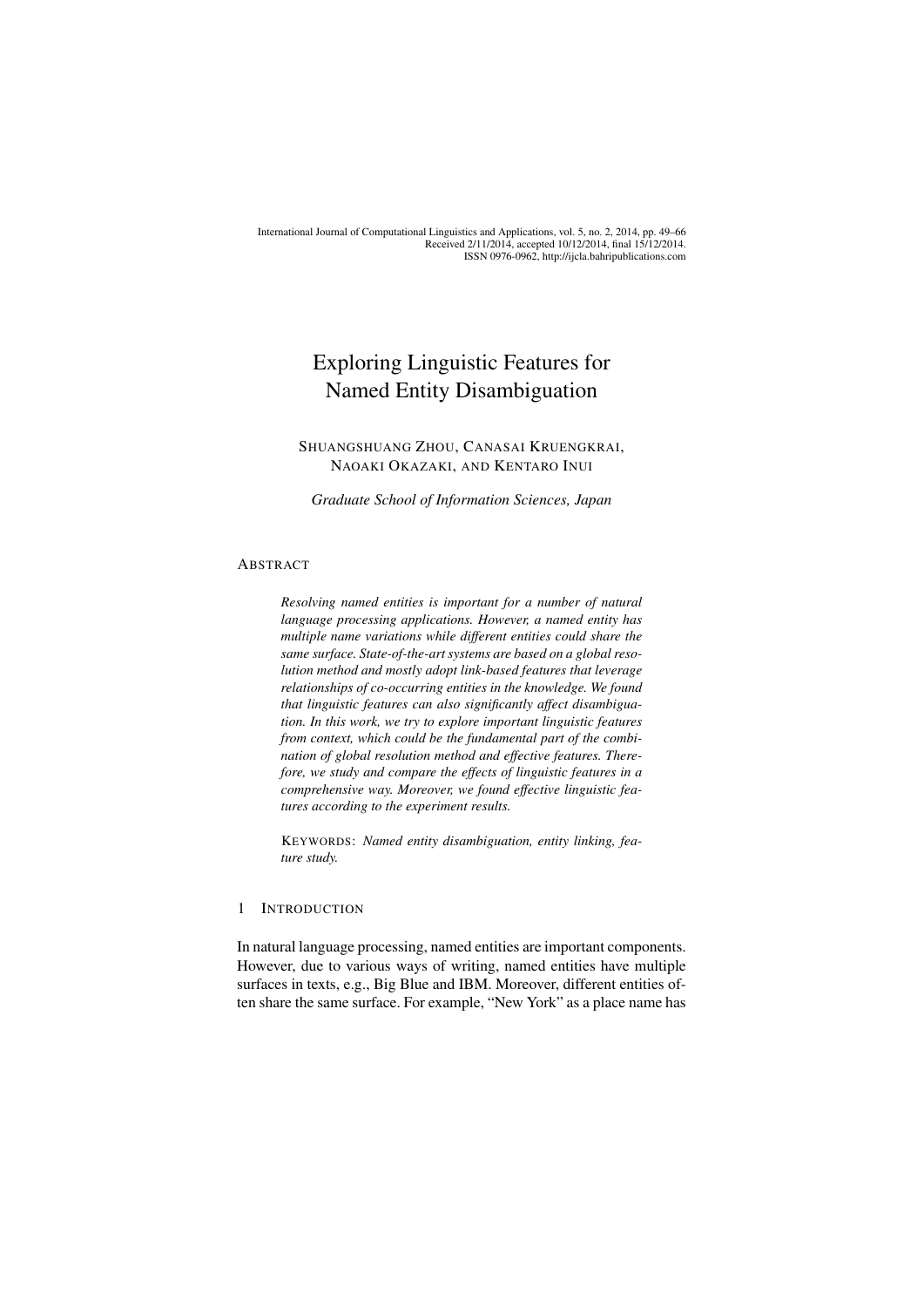dozens of different referents in Wikipedia.<sup>1</sup> Thus, resolving name mentions to their corresponding entities is necessary. Named entity disambiguation is the task of identifying whether a mention refers to a certain entity and linking mentions to their corresponding entries in a large-scale knowledge base. Therefore, NED (Named entity disambiguation) task is also known as entity linking task.

Ji et al. [1] summarized two main processes: candidate generation and candidate ranking. Because of the variety of named entities, when given a mention, NED systems firstly often generate a candidate list contains as much as possible candidate entities. Then selecting a correct entity from the ranked candidate list by using a ranking model is the final purpose. Since the selected entity should be coherent with the context in the source document, disambiguating entities by leveraging the context information is a fundamental way [2]. Erbs et al. [3] mentioned that features for candidate ranking could be grouped into: linguistic-based (text in source document and text extracted from the KB titles) and link-based (how entities in the same context link in the knowledge).

State-of-the-art systems [4, 2] simultaneously resolve multiple entities (global inference) and mostly adopt link-based features. Those linkbased features measure the relatedness of co-occurring entities in context. They assume that a candidate entity could be linked if it and its neighbor entities strongly connect in the knowledge base. For example, in the text of Figure 1, entities in context like *San Antonio Spurs* and *National Basketball Association* strongly support the [Alvin Robertson] candidate for the mention *Robertson* because they are linked in the KB. In Wikipedia, articles titled *San Antonio Spurs* and *National Basketball Association* have in-links from the article titled *Alvin Robertson*. At the same time, the article titled *Alvin Robertson* also have out-links to articles titled *San Antonio Spurs* and *National Basketball Association*.

However, when there is seldom co-occurring entities in context, linguistic information could affect disambiguation significantly [5, 6]. For example, in the text of Figure 2, words like *sophomore*, *British universities*, and *U.S. schools* suggest [University of St.Andrew] as the correct entity for *St.Andrew*. Therefore, we could capture linguistic features, such as comparing the topic distribution of source documents and the KB texts.

We find that linguistic features can locally measure the coherence between mentions and entities in context. Therefore, we study the effects of multiple linguistic features in a comprehensive way in this paper. Espe-

<sup>1</sup> http://en.wikipedia.org/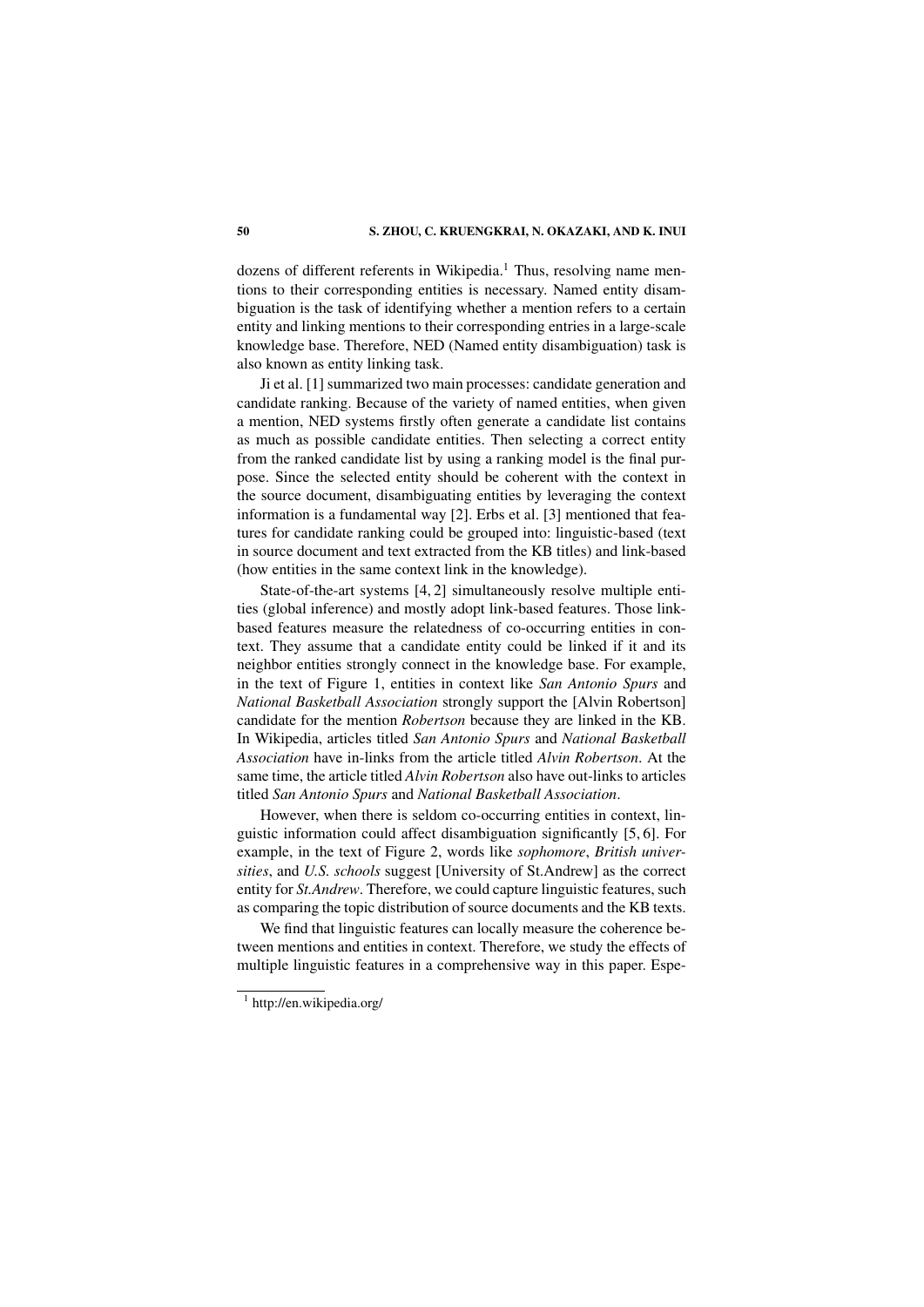

Fig. 1. Example of documents containing mentions for link-based features



Fig. 2. Example of documents containing mentions for linguistic features

cially, we compare the effectiveness of each linguistic feature, e.g., document similarity, document topics, entity-level features, and POS features.

Moreover, several linguistic features are used as local methods by state-of-the-art global inference systems [4, 2, 7–10]. Considering their insufficient local methods, in this paper, we examine the contributions of linguistic features in order to explore more effective local methods for global inference methods.

# 2 RELATED WORK

Linguistic features showed promising results in previous studies [5, 6, 11, 12], such as document similarity, word overlapping, entity-level word overlapping, document topics. However, only partial linguistic features are explored by previous work. Dredze et al. [6] captured features based on mentions, source documents and KB entries, but features about document topics are not involved. Zhang et al. [11] made big efforts on candidate selection and acronym expansion, but their disambiguation method only depended on document topics. Therefore, we summarize and refine effective linguistic features of previous work, and propose a broad range of linguistic features in this paper.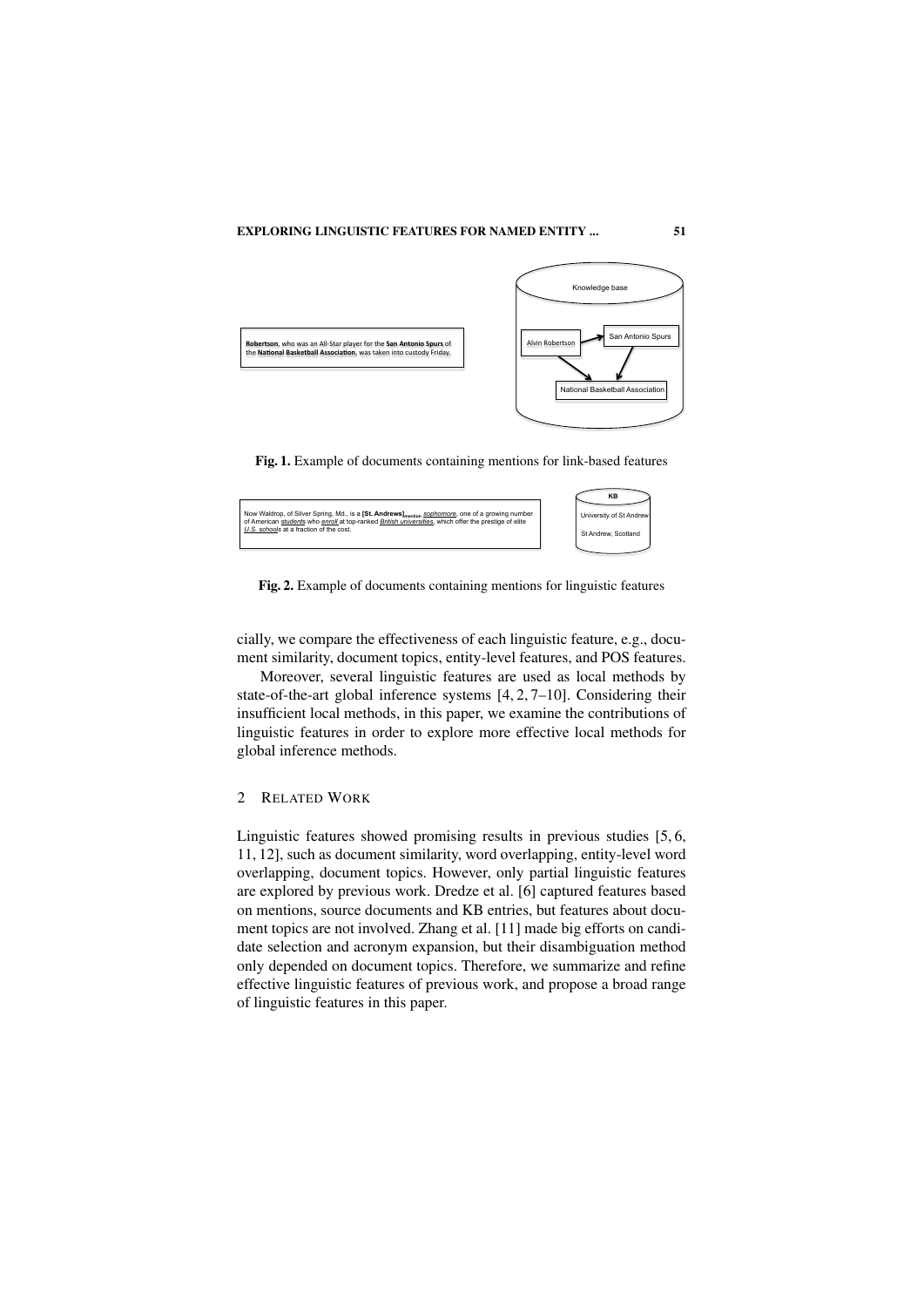Although some previous work reviewed various ranking methods (unsupervised or supervised) and evaluation results [13, 1], they lack comparing effects of linguistic features systemically. Moreover, Garcia et al. [14] systemically reviewed and evaluated several state-of-the-art linkbased approaches, but they did not mention linguistic-based context features. To our knowledge, previous work did not examine linguistic features comparatively. Therefore, we try to explore context information on the linguistic level in a comprehensive way.

On the other hand, link-based features strongly depend on the link structure of knowledge base (Wikipedia), e.g., link statistics (incoming links and outgoing links), and category information, etc. Link-based features are mostly used by global inference systems for candidate ranking. *Relatedness* is widely used by [8, 15–17, 2, 4], which is to compute the similarity between two KB entries based on the in/out links. *Relatedness* is effective to measure the relationship between candidates and co-occurring entities in context.

Linguistic features are used to measure the coherence between mentions and candidates, which are also called local methods by previous studies [2, 7, 18, 9, 10]. Combining local methods with global features or global ranking methods, the NED system performance is improved significantly [2]. Among of them, TF/IDF cosine similarity is mostly used by global inference systems for multiple purposes: ranking candidates [2, 7], filtering out noisy candidate [18], and assigning an initial confidence score for subsequent ranking phrase [9, 10]. However, TF/IDF cosine similarity is insufficient to capture the coherence between mentions and entities. Moreover, entity popularity is a salient measure of mentions and entities [8, 19–21], and it could check how likely a surface refer to an entity. Entity popularity is a strong baseline for entity linking [14]. However, this feature could ignore unpopular correct entities.

Therefore, our further motivation is to explore useful linguistic features for global inference. Based on our local features, graph-based methods are applied on short and high-coverage candidate lists, at the same time, unpopular entities can not be missed the candidate list.

# 3 SYSTEM ARCHITECTURE

The TAC KBP entity linking task provides high-quality data set and comprehensive evaluation. The data set contains a query file, a collection of source documents, and a reference KB.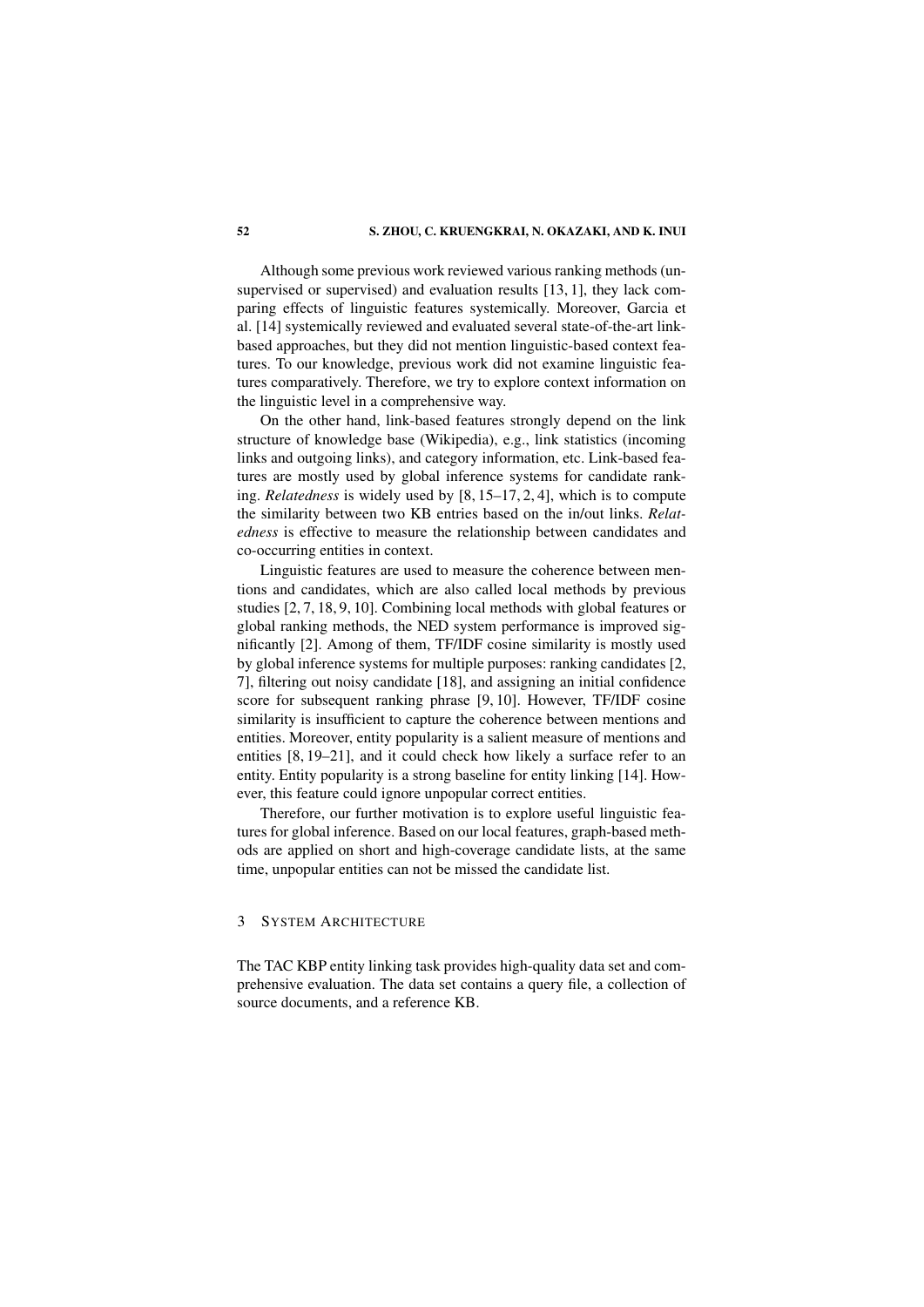### EXPLORING LINGUISTIC FEATURES FOR NAMED ENTITY ... 53

In mention query files, information about one mention is given: the name surface, the document ID, and the position of this mention in the source document (UTF-8 character offsets). For example,

```
\langlequery id="EDL14_ENG_TRAINING_3091">
\langlename>\St. Andrews \langle/name>\<docid>WPB_ENG_20101221.0031</docid>
<beg >1123</beg >
\langleend >1133\langle/end>\langle/query>
```
The example texts in Figure 2 are from source documents. The TAC KBP official reference KB is extracted from an October 2008 dumps of English Wikipedia and consists of 818,741 entries.

Systems are required to generate a link-ID file, which contains pairs of a query and the resolved result (corresponding KB entry ID or NIL). For example, system should output a KB ID e.g., "E0127848" or NIL for the query "EDL14 ENG TRAINING 3091". In this task, NIL means mentions that do not have entries in the KB. TAC KBP added the mention detection task in 2014. A system should detect possible mentions in raw documents.

We built a pipeline system for this task.<sup>2</sup> The system consists of basic components: mention detection, candidate generation, candidate ranking, NIL classification and NIL clustering. These five components are commonly required for performing Entity Discovery and Linking (EDL) [22]. We add the candidate pruning process after candidate generation to eliminate noisy candidates. In this work, since we want to eliminate the effect of the performance of mention detection, we train and test on the gold mention data set and start from the candidate generation phase. In order to simplify the evaluation, we remove the NIL clustering process.

### 3.1 *Candidate Generation*

In the candidate generation phase, we need a high-recall candidate list for each mention. In this phase, recall means the percentage of mentions that have the correct entity in the candidate list. If the correct entity does not exist in the candidate list, the ranking process will be in vain. We first group mentions in the source document to handle misspelling, abbreviation, and partial names. For example, the candidate mentions *Gretzy* and

<sup>&</sup>lt;sup>2</sup> We submitted the system to TAC KBP 2014 entity discovery and linking shared task.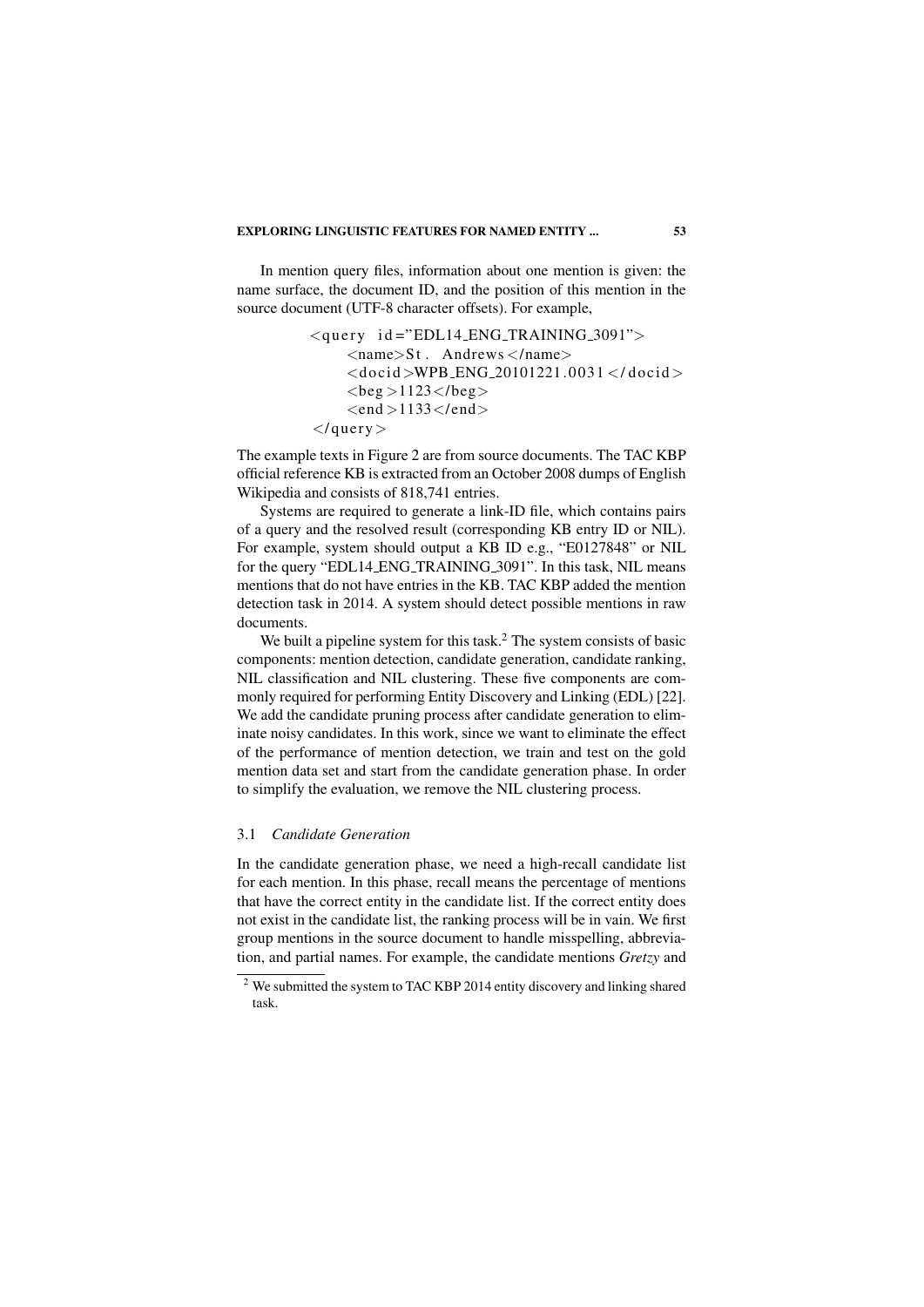*Wayne Gretzky* occur in the same source document, and they likely refer to the same entity. If we search candidates by using both of them, the possibility of correct entity appearing in the candidate list of *Gretzy* could be increased.

Moreover, we construct a name variation database, SurfaceSet, by extracting entity title-surface pairs from various Wikipedia sources, such as disambiguation pages, redirection pages, and anchor texts. For example, we extracted name variations like *Barcodes*, *Toon*, *mags*, *magpies*, and *Newcastle* for *Newcastle United F.C.*, a famous England football club. SurfaceSet contains 548,084 entities and 2,080,491 surfaces.

We process one mention at one time. For each mention, we search both the original mention and the same group mentions. We achieved 98.43% recall on the training set. The average number of candidate per list is 245.

#### 3.2 *Candidate Pruning*

Note that the initial candidate lists are too noisy because we want to find as many as possible candidates in the previous phase. Ranking document similarities between source documents and wiki texts is a simple and efficient way to eliminate noisy candidates. According to our preliminary experiment, we found that Latent Semantic Index (LSI) is superior to TF/IDF cosine similarity. LSI achieved 97.39% recall on the training set while TF/IDF got 74.84%. We apply Latent Semantic Index (LSI) to rank each candidate list and retain the top 50 candidates as the final candidate list. We use an off-the-shelf tool, gensim [23]. The average number of candidates per list is 41.

#### 3.3 *Candidate Ranking*

In the candidate ranking phase, we formulate the ranking problem similar to [5, 24]. We generate a score function  $f(m, e_i)$  based on features that extracted from the mention  $m$  and a candidate  $e_i$ . We select a candidate entity from candidate list  $E$  for a mention according to the highest score:

$$
e = \operatorname{argmax}_{e_i} f(m, e_i), e_i \in E \tag{1}
$$

Therefore, the correct entry  $e$  for a mention  $m$  obtain a higher score than all other candidates  $\hat{e} \in E$ ,  $\hat{e} \neq e$ . We use SVM<sup>rank</sup> [25] with the linear kernel to handle the optimization problem.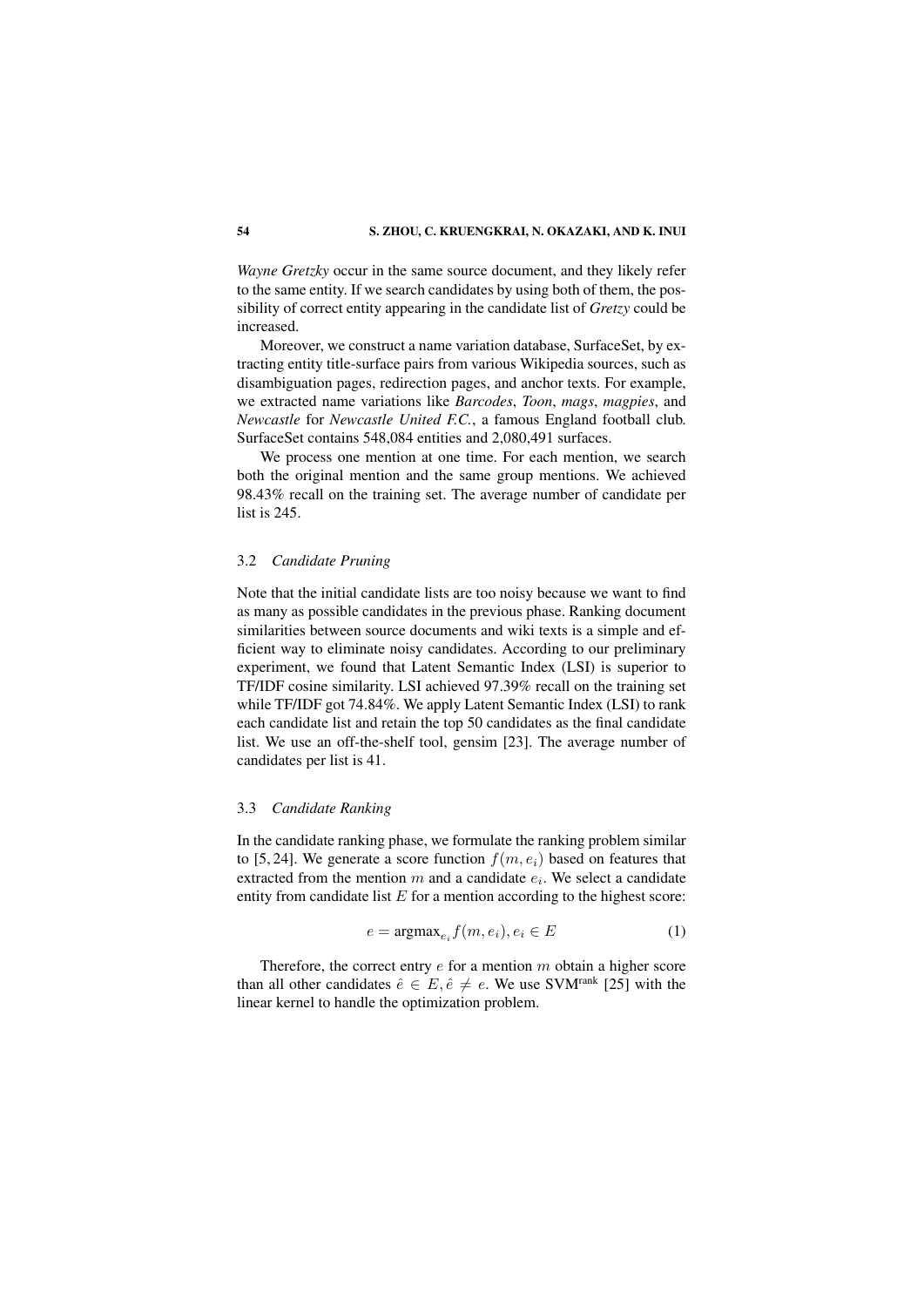#### 3.4 *NIL Classification*

We use heuristic rules to determine the final label for a mention. Mentions are labeled as NIL if there is no candidate in the candidate list or the ranking score of the top 1 candidate is below a threshold.

# 4 FEATURE STUDY

We extract multiple features for candidate ranking. First, we extract basic features from mention surfaces. In order to explore linguistic information in context, we categorize those linguistic-based features into several groups.

# 4.1 *Basic Features*

We focus on the surface properties of the KB title and the mention surface. The IsAcronym and IsAbbrMatch features [6] capture characteristics of acronyms. For example, given a mention *WTO*, acronym features can detect W*orld* T*rade* O*rganization*. The SurfaceSimScore and EqualWordNumSurface features [26] calculate how similar is the mention surface to the KB title. The TokenLenInCandidate and CharLenIn-Candidate [12] count the terms and characters of the KB titles. We also incorporate other similarity features used in previous work [12, 27], such as dice coefficient scores and jaccard index scores. We summarize the basic features in Table 1.

### 4.2 *Linguistic Context Features*

We extract linguistic information from both mention source documents and texts of knowledge base entries (candidates) for disambiguation.

Title appearance Title appearance features [12] are related with the appearance of a candidate title in the source document, or the appearance of mentions in candidate texts. For example, if a given mention is the family name of a person, e.g., *Daughtry*, the title of a candidate, e.g., *Chris Daughtry*, may appear in the source document. Similarly, this given mention *Daughtry* may occur in the text of KB entry *Chris Daughtry*. Among them, a salient feature [12] detects disambiguators in candidate titles, e.g., *magazine* in People (magazine) and *basketball* in Maurice Williams (basketball).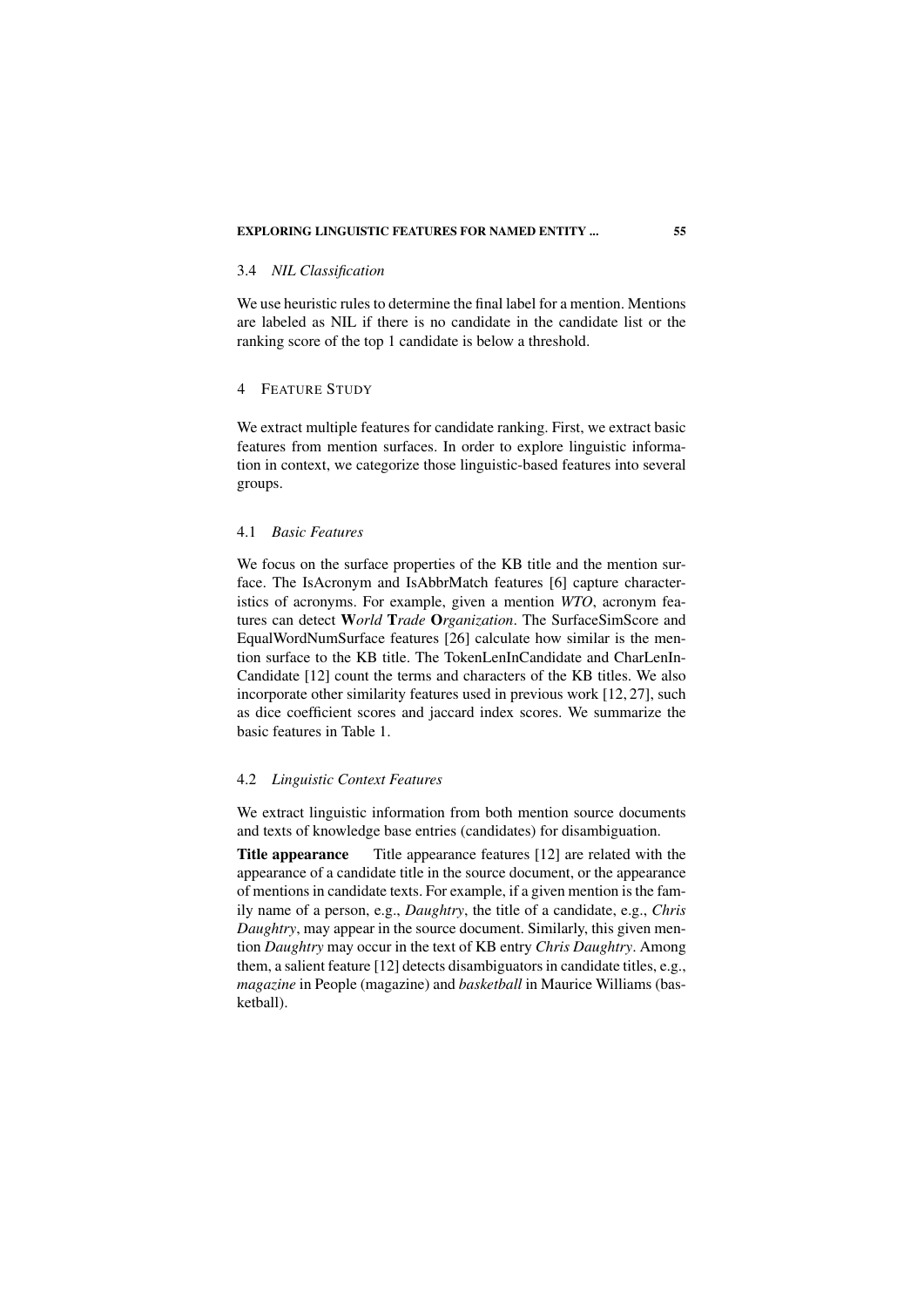# 56 S. ZHOU, C. KRUENGKRAI, N. OKAZAKI, AND K. INUI

| <b>Feature</b>           | <b>Description</b>                               |
|--------------------------|--------------------------------------------------|
| <b>SurfaceSimScore</b>   | Levenshtein edit distance between the KB title   |
|                          | and the mention surface                          |
| EqualWordNumSurface      | Maximum of count of exact matches between        |
|                          | mentions in the same group and the KB title      |
| <b>HasQueryGroup</b>     | Whether the KB title belongs to a mention group  |
| QueryGroupMatch          | Whether the KB title matches any surface in the  |
|                          | same group                                       |
| QueryGroupOverlap        | Whether a surface in the same group is substring |
|                          | of the KB title, or vice versa                   |
| QueryGroupMaxSim         | Maximum similarity between the KB title and      |
|                          | surfaces in the same group                       |
| TokenLenInCandidate      | Term count in the KB title                       |
| CharLenInCandidate       | Characters count in the KB title                 |
| <b>IsAcronym</b>         | Whether the mention surface is an acronym        |
| <b>IsAbbrMatch</b>       | Whether the capital character of the KB title    |
|                          | match any surface in the same group              |
| DiceTokenScore           | Maximum value of the dice coefficient between    |
|                          | the KB title token set and the surface token set |
| <b>DiceToken</b>         | Whether DiceTokenScore is above 0.9              |
| <b>JaccardTokenScore</b> | Maximum value of jaccard index between the       |
|                          | KB title token set and the surface token set     |
| DiceCharacterScore       | Maximum value of dice coefficient between the    |
|                          | KB title character set and the surface character |
|                          | set                                              |
| DiceCharacter            | Whether DiceCharacterScore is above 0.9          |
| DiceAlignedTokenSocre    | Maximum character dice coefficient of left and   |
|                          | right aligned token sets                         |
| DiceAlignedToken         | Whether DiceAlignedTokenScore is above 0.9       |
| DiceAligned-             | Maximum character dice coefficient of left and   |
| <b>CharacterSocre</b>    | right aligned character sets                     |
| DiceAlignedCharacter     | Whether DiceAlignedCharacterSocre is above       |
|                          | 0.9                                              |

Table 1. Basic Features of Candidate Ranking Module

Document similarity We use two measures to compare the text similarity between source documents and KB texts: cosine similarity with TF/IDF [26] and dice coefficient [27] on tokens. Since the first paragraphs of KB and text surrounding mention are supposed to be more informative, we consider using different ranges of source documents and KB texts. We divide text in a source document into local text (window size = 50 tokens)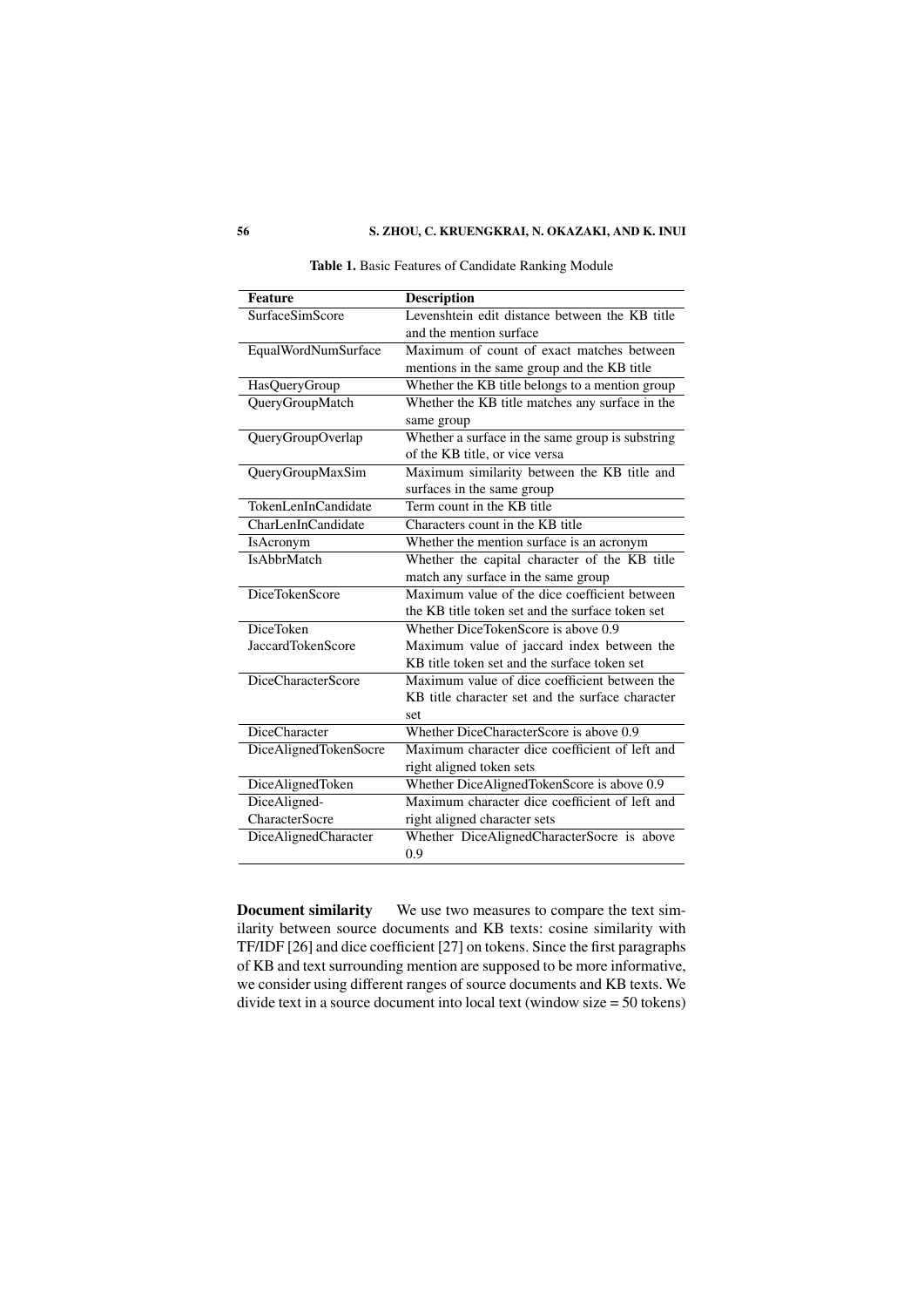and global text (the whole source document), and use the first paragraph and the whole KB text receptively.

Entity mention occurrence Named entities in mention context are more salient than common words. This feature is used in [6], which could capture the count of co-occurring named entities between source documents and KB texts. For example, for a given mention *Obama*, the named entities *White House* and *United States* may appear in both the source document and the KB text if it refers to the American president *Barack Obama*.

Entity fact The infobox of KB contains important attributes of entries. For example, for entity *Apple Inc.*, we can extract attributes, such as Founder (*Steve Jobs*) and CEO (*Tim Cook*). Therefore we extract fact texts from KB and check whether fact texts are in source documents, which is inspired by [6]

**Document topics** Semantic information cannot be detected by simply counting occurrences of tokens, n-grams, and entities. Therefore we use topic models to discover the implicit topics of source documents and KB texts. We train LDA (Latent Dirichlet Allocation) model with gensim [23], which provides a fast online LDA model. We treat each KB entry as one document and use two different corpus for training. Zhang et al. [11] trained a topic model on the KBP knowledge base, we additionally train another topic model on the latest wikidump.<sup>3</sup> The KBP knowledge base is a partial KB and contains about one third of Wikipedia entities. We use two similarity measures to check the topic similarity between source documents and KB entries including cosine similarity and Hellinger distance. We also generate topics of partial text surrounding mention as the local topics to compare with using the whole source document (global topics).

Similarity of part-of-speech tokens We hypothesize that nouns and verbs compared to other type of words could contribute more on disambiguating. Therefore we collect this two type of tokens in context and calculate cosine similarity with TF/IDF weighting respectively.

Entity type We use entity type matching to detect whether the KB entity type is identical to the mention entity type, which is similar with [6]. For example, the mention *St.Andrew* is an ORG (Organization) entity in the first text in Figure 2. The candidate *University of St.Andrew* (ORG) is

<sup>3</sup> http://dumps.wikimedia.org/enwiki/20140707/enwiki20140707-pagesarticles.xml.bz2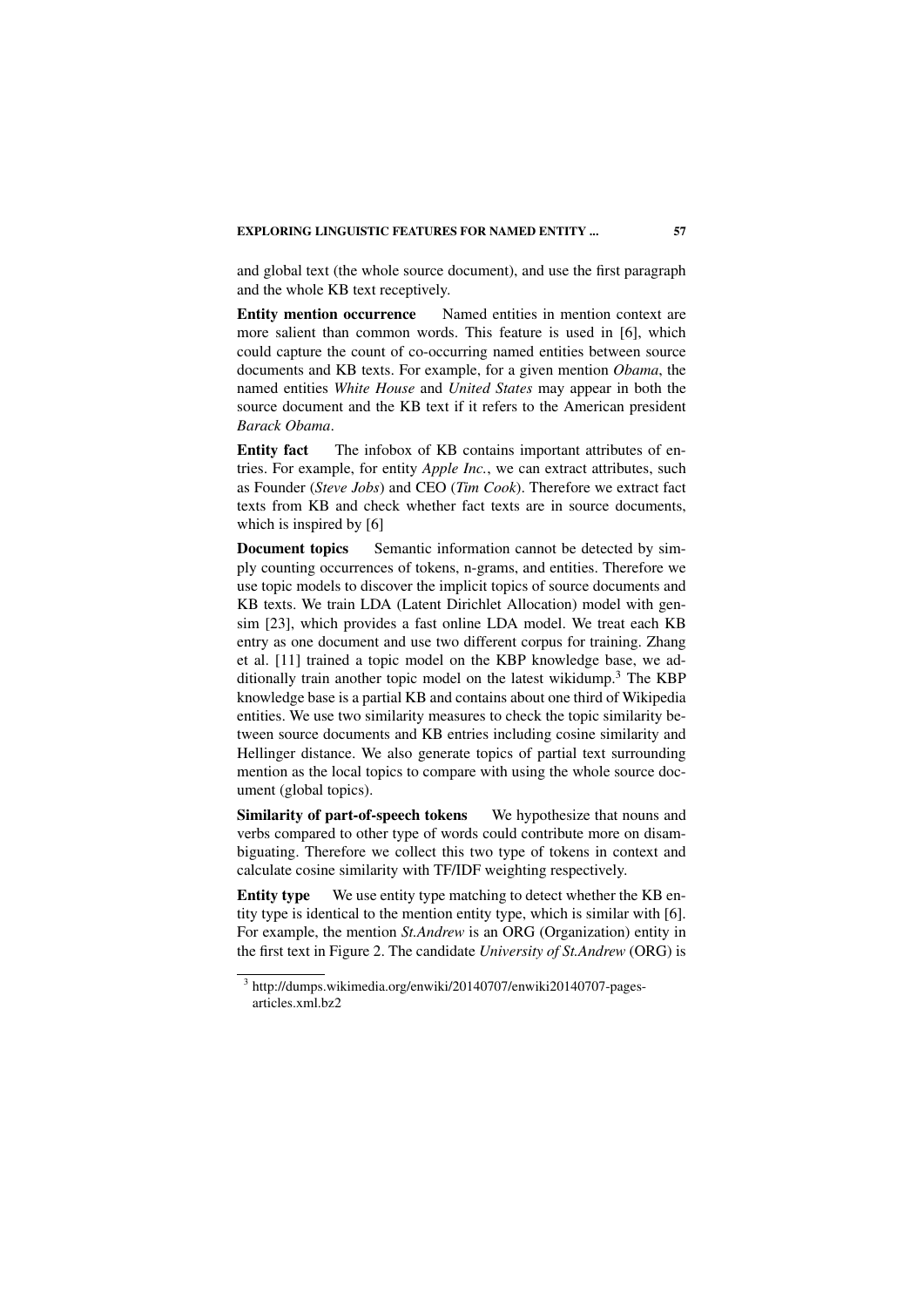more likely than *St.Andrew, Scotland* (GPE) because of entity type matching. Therefore, we should predict named entity types for both non-NIL mentions and NIL mentions in the final output results. Since the KBP KB provides entity type information, we concern that it is more credible to predict non-NIL mention types by using KBP KB labeled type. However there are almost 64.9% unknown entities in the official KBP KB. It means that we need to re-tag remaining unknown entities. Unlike [6], we use the re-tag entity types according to our re-tagging results.

Clarke et al. [28] classified unknown type entities based on the infobox class. They also found that matching between infobox classes and entity types approximately has no ambiguity. Unlike [28] classified infobox class using learning method, we resolved around 2370 infobox classes manually. Our re-tagged result contains four types: PER, ORG, GPE, and MISC. Table 2 shows the comparison before and after retagging process.

Table 2. Entity types before and after re-tagging

| <b>Type</b> | KBP KB  | <b>Our System</b> |
|-------------|---------|-------------------|
| <b>PER</b>  | 14.0%   | 23.5%             |
| <b>ORG</b>  | $6.8\%$ | 12.3%             |
| <b>GPE</b>  | 14.2%   | 22.0%             |
| UKN         | 64.9%   | $0.0\%$           |
| <b>MISC</b> | 0.0%    | $42.2\%$          |

#### 5 EVALUATION

#### 5.1 *Data Set and Evaluation Metric*

We use the training data from the 2014 TAC KBP Entity Discovery and Linking (EDL) track [22]. The TAC data set consists of 5878 mentions over 158 documents. The statistics of the data set is shown in Table 3. We use the gold mention query file of the data set.

Our evaluation metric is micro-averaged accuracy, which is used in TAC KBP 2009 and 2010 entity linking task [13]. The metric is computed by

$$
Accuracy_{micro} = \frac{NumCorrect}{NumMentions}
$$
 (2)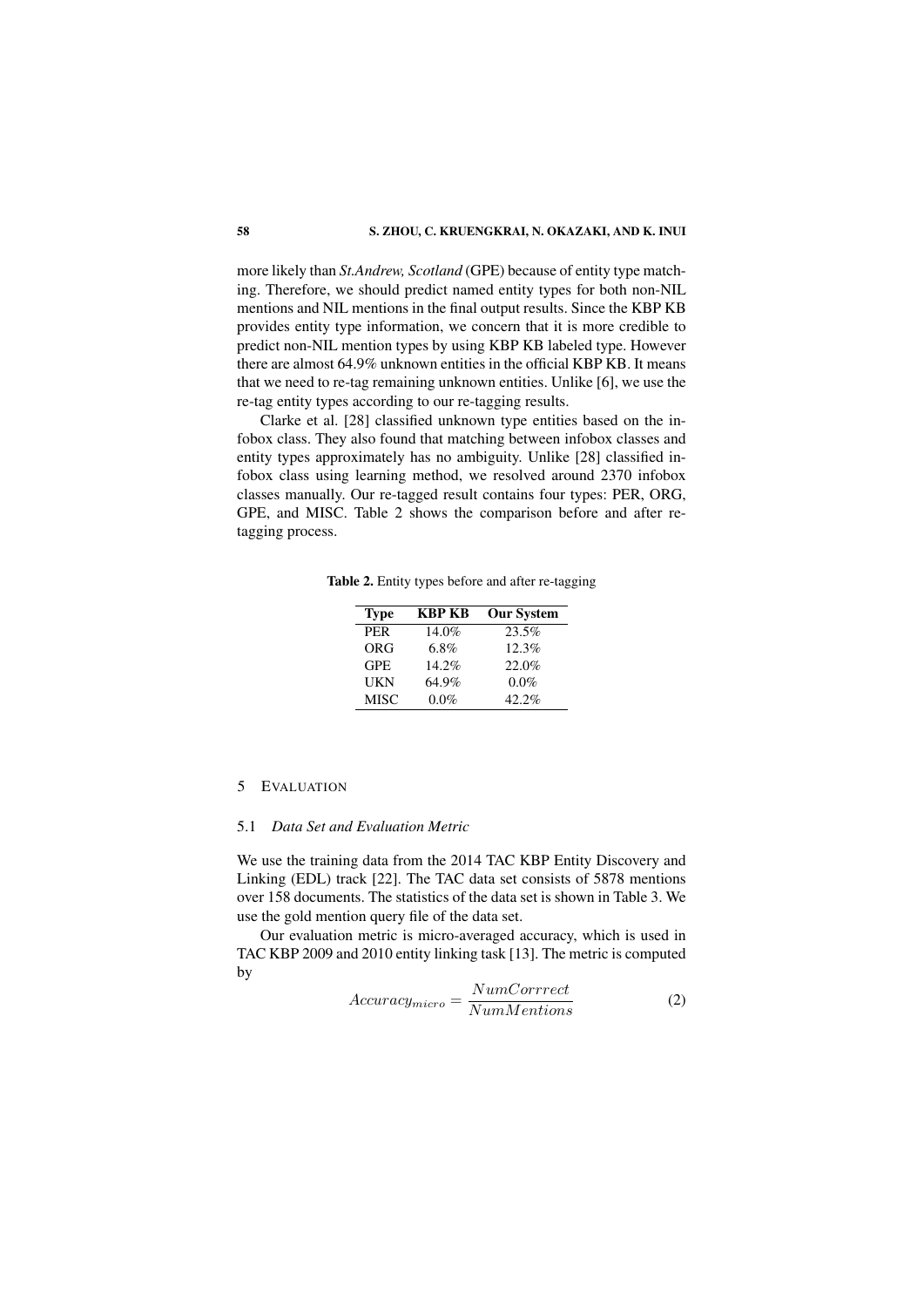# EXPLORING LINGUISTIC FEATURES FOR NAMED ENTITY ... 59

Table 3. Statistics of 2014 TAC KBP Data set

|         | PER  | ORG  | GPE. | Total |
|---------|------|------|------|-------|
| NIL.    | 1819 | 591  | 216  | 2626  |
| Non-NIL | 1390 | 709  | 1153 | 3252  |
| Total   | 3209 | 1300 | 1369 | 5878  |

# 5.2 *Experiment*

Since we focus on the ranking performance of each group of linguisticbased context features, we compute the accuracy of mentions system resolved. In order to eliminate the effect of feature combination, we add only one feature group to the basic feature group each time. We performed 5-fold cross-validation on the training set. Table 4 shows microaveraged accuracies of feature addition experiments.

| <b>Feature Group</b>             | Non    | NIL.   | ALI.   |
|----------------------------------|--------|--------|--------|
| Basic                            | 0.5910 | 0.7000 | 0.6394 |
| Title Appearance                 | 0.6138 | 0.7086 | 0.6558 |
| <b>Entity Fact</b>               | 0.6024 | 0.6664 | 0.6306 |
| <b>Entity Mention Occurrence</b> | 0.6134 | 0.7668 | 0.6814 |
| Document Similarity              | 0.6594 | 0.7733 | 0.7059 |
| Document Similarity (LOCAL)      | 0.6422 | 0.7403 | 0.6860 |
| Document Similarity (GLOBAL)     | 0.6474 | 0.7881 | 0.7096 |
| Document Topic                   | 0.6322 | 0.6912 | 0.6580 |
| Document Topic (WIKI)            | 0.6224 | 0.6912 | 0.6528 |
| Document Topic (KBP)             | 0.6280 | 0.6880 | 0.6544 |
| Similarity of POS                | 0.6224 | 0.7420 | 0.6754 |
| Similarity of POS (Noun)         | 0.6236 | 0.7364 | 0.6736 |
| Similarity of POS (Verb)         | 0.5986 | 0.6970 | 0.6416 |
| Type                             | 0.5908 | 0.7030 | 0.6400 |
| <b>All Features</b>              | 0.7330 | 0.7454 | 0.7378 |

Table 4. Feature additive test results

In Figure 3, we consider subsets of mentions by entity type. We compare the entity linking performance on three types respectively.

In order to clarify feature effects, we divide features into more finegrained groups, such as local topics (DT WIKI LOC, DT KBP LOC), global topics (DT WIKI GLO, DT KBP GLO), and document similarity by using the first paragraph of KB texts (DS CON FIR) or the whole KB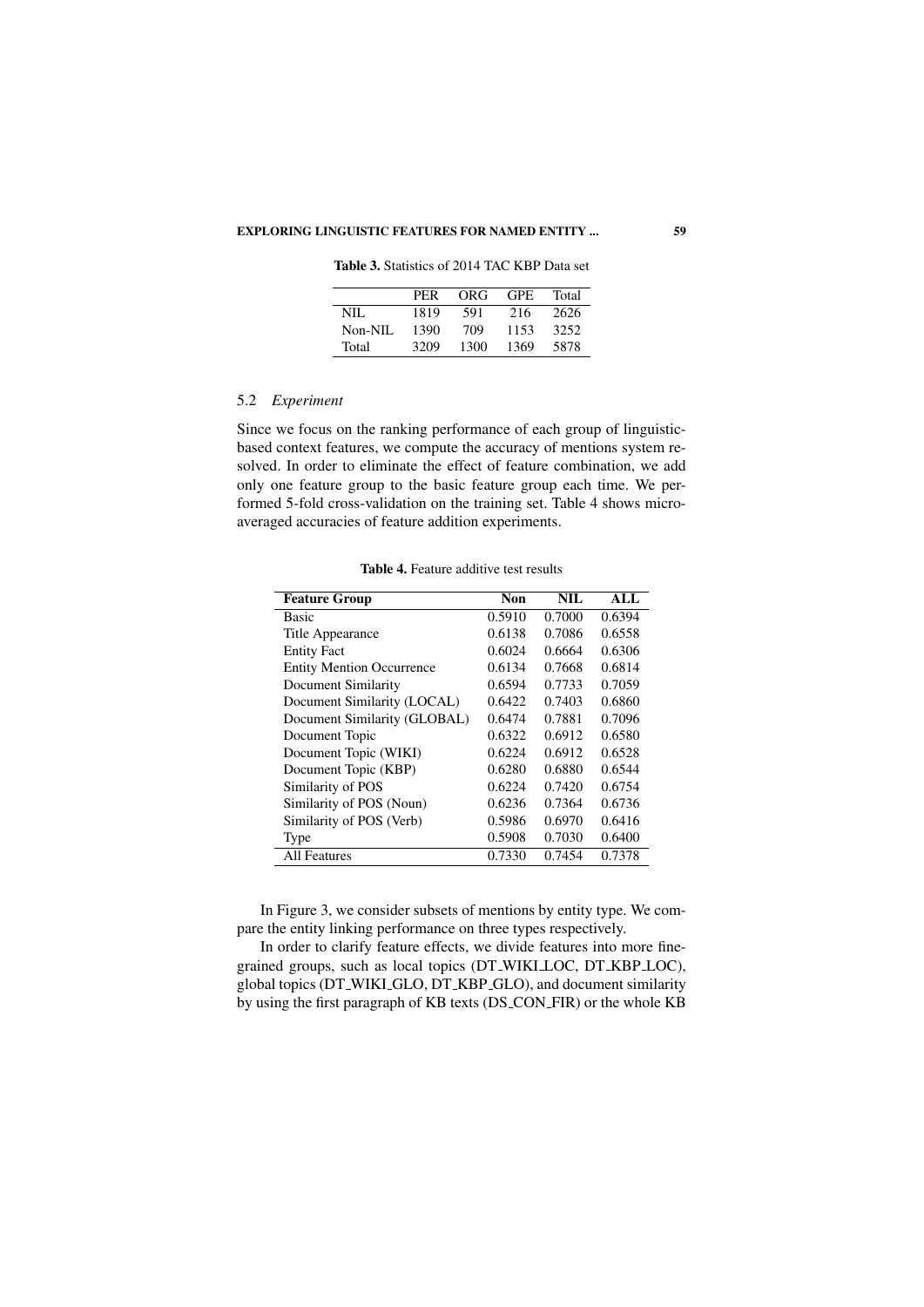

Fig. 3. Entity linking performance on PER, ORG, GPE entities

texts (DS CON ALL). Table 5 shows the increment of each fine-grained feature group to basic features on non-NIL mentions before NIL classification processing, and feature group names are capitalized referring to Table 4.

Moreover, we plan to check whether our current linguistic features can be used as local methods for global inference methods.Therefore, we compare the performance of our features with two local methods of previous work: 'TF/IDF cosine similarity' and 'Entity Popularity'. We evaluate the accuracy on the TAC KBP 2014 test data set. Since considering using local methods to filter out noisy candidates for global inference methods, we calculate the percentage of correct entities on different positions. The results are shown in Table 6. Acc@1, Acc@5, and Acc@10 mean correct entities on top1 position, within the top5 results, and within the top10 results.

We only focus on the performance of the in-KB entities because correct entities are provided in the data set. Similar with [20], we retrieve a mention with the Freebase search  $API<sub>1</sub><sup>4</sup>$  and we select an entity which has the highest popular score of all the returned entities. We found that our features overcome 'TF/IDF cosine similarity' and 'Entity Popularity' in all the three cases.

<sup>4</sup> https://developers.google.com/freebase/v1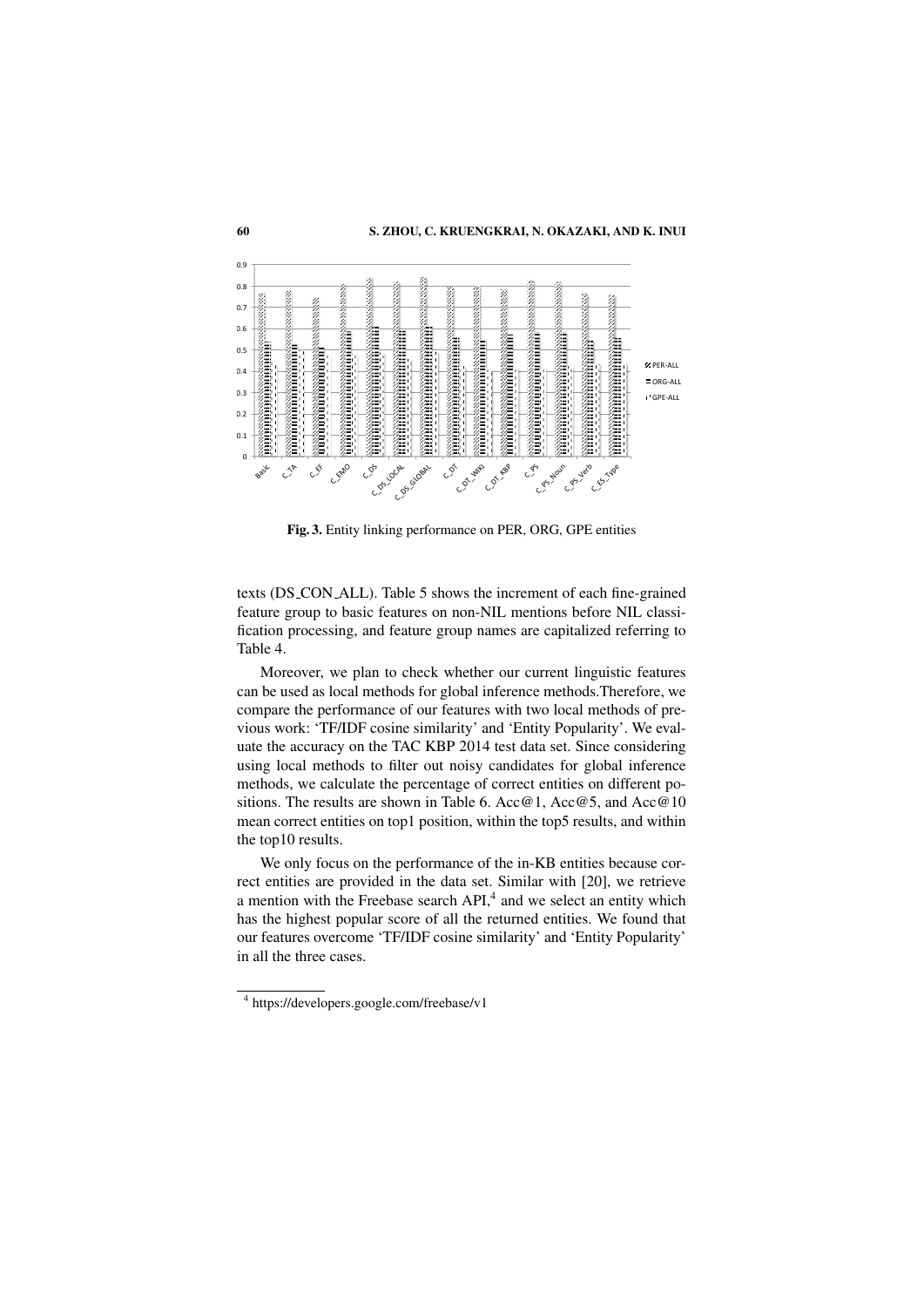| <b>Fine-grained Feature Group</b> | <b>Accuracy Increment</b> |
|-----------------------------------|---------------------------|
| C_DS_LOCAL                        | 0.0736                    |
| C_DS_GLOBAL                       | 0.1044                    |
| C DS CON FIR                      | 0.0214                    |
| C DS CON ALL                      | 0.0726                    |
| C DT                              | 0.0582                    |
| C_DT_WIKI                         | 0.0338                    |
| C DT KBP                          | 0.0576                    |
| C DT WIKI GLO                     | 0.0576                    |
| C_DT_WIKI_I.OC                    | 0.0344                    |
| C_DT_KBP_GLO                      | 0.0534                    |
| C_DT_KBP_LOC                      | 0.0510                    |
| C PS Noun                         | 0.0658                    |
| C PS Verb                         | 0.0150                    |

Table 5. Accuracy increment on non-NIL mentions before NIL classification

Table 6. Accuracy at different positions

|                          | Acc@1  | Acc $@5$ | Acc@10 |
|--------------------------|--------|----------|--------|
| TF/IDF cosine similarity | 0.5066 | 0.8204   | 0.8910 |
| <b>Entity Popularity</b> | 0.3710 | 0.5453   | 0.6124 |
| All Features             | 0.8264 | 0.9418   | 0.9492 |

# 6 DISCUSSION AND FUTURE WORK

# 6.1 *Overall Feature Effects*

Basic features only include features related to surface similarity, which is not effective enough to find correct entities. Features based on document similarity (both words and part-of-speech levels), named entities co-occurrence, and document topics contribute the most gains.

Document similarity In both document similarity and document topics, global features are better than local features. Since we leverage measures based on bag-of-words calculation, the larger text of context contains more co-occurring words than the window-size context. Although we suggest that the first paragraph in the KB is much informative, using the whole KB text (DS CON ALL) is much better than only using the first paragraph (DS CON FIR). We found that, in the KBP KB, several first paragraphs of KB texts are very short, sometimes only one sentence. For example, for *Jeff Perry (American actor)*, there is only one sentence,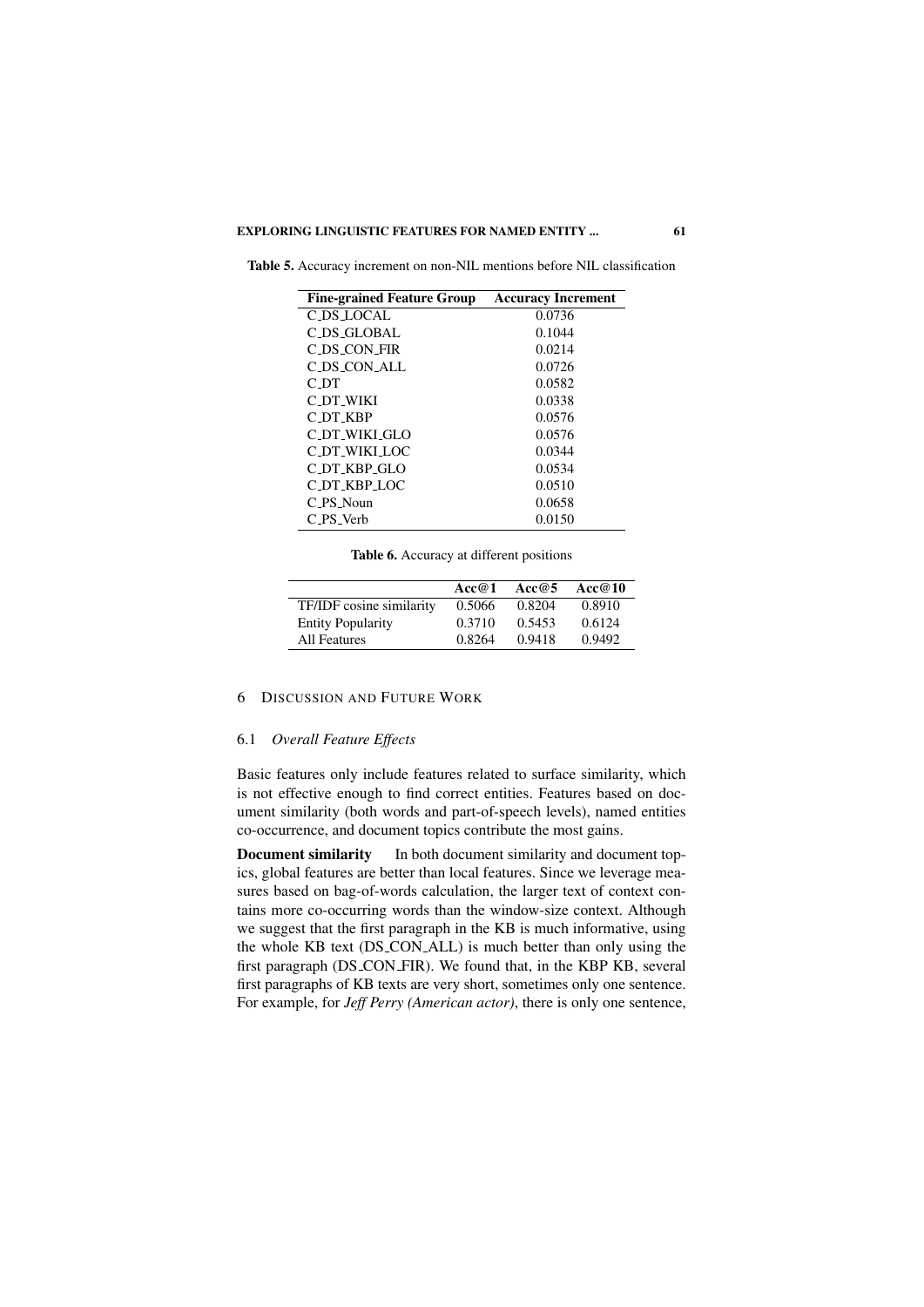"Jeff Perry (born August 16, 1955 in Highland Park, Illinois) is an American character actor."

We found that around 28.74% entries of the KBP KB contain one simple sentence in the first paragraph.

**Document topics** Moreover, based on the results in Table 5, the increment of global topics is more than that of local topics by 0.024 (KBP corpus). Since the distribution of partial document topics is inconsistent with document topics, global topics can better represent the semantic context of a mention.

Although the KBP KB contains around one third entities of Wikipedia, the performance on the KBP KB corpus is better because we use the KBP KB as the entities database. We found that words of KBP KB topics could represent source document better than using the Wikipedia corpus for some entities. For example, *Salvador Dali* entity is a painter, who is also known for writing and film. Words of top topics are given by the KBP LDA corpus of this entity are *film*, *book*, *album*, *play*. However, words given by the Wikipedia LDA corpus are *Louisiana*, *disease*, *species*, and so on. The Wikipedia LDA corpus is not well-built, which may also affect the performance, because we follow an off-the-shelf training process.<sup>5</sup>

However, from Table 4 one can see that the performance on Wikipedia corpus is slightly effective on NIL by 0.003.

Similarity of POS tokens In Table 4, we found that nouns are more informative than verbs by around 0.3. Nouns contain more information than verbs because named entities are more salient.

# 6.2 *Feature Effects on Different Entity Types*

Figure 3 shows the performance on PER entities is much better than ORG and GPE entities by more than 20 percentage. It reveals that our features are biased toward PER entities and ORG and GPE mentions are difficult to resolve. After the error analysis, we found that simple string matching linguistic features fail to disambiguate ORG and GPE entities because of multiple name variation, especially the confusion between different entity types. For example, city names could be part of sport teams (*Orlando* is short for *Orlando Magic*) and people names could be part of company names (*Disney* is short for *Walt Disney Company* or *Walt Disney Animation Studio*). Moreover, the amount of PER mentions is two times larger than the amount of ORG mentions or GPE mentions in our data set.

<sup>5</sup> https://radimrehurek.com/gensim/wiki.html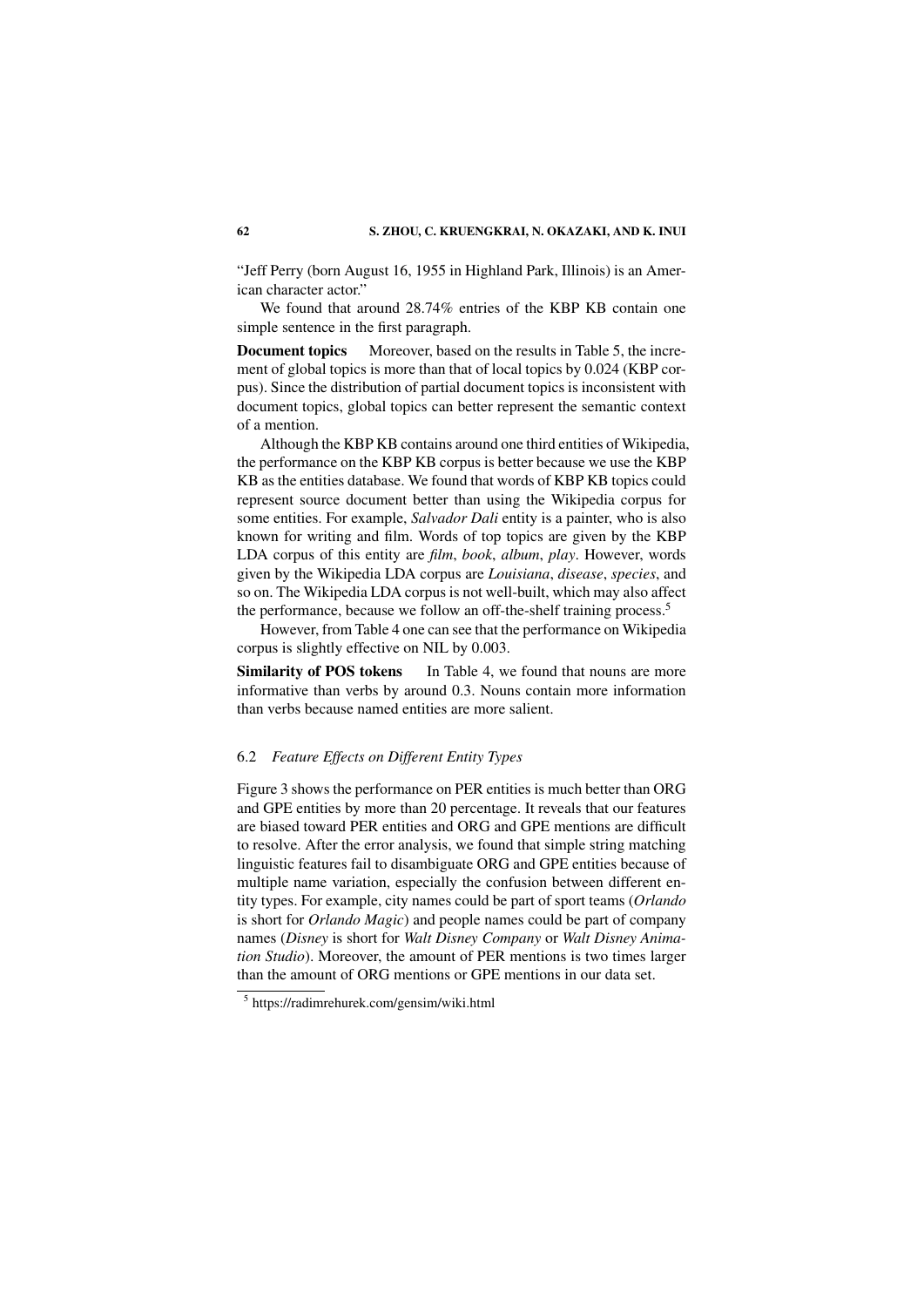#### 6.3 *Future Work*

We compared the performance of current features with systems from the 2014 EDL Diagnostic task [22]. The accuracy on all mentions of our current system could beat the median system by 0.5, but we still have a huge gap with the best system. Even for some top systems from the 2014 EDL workshop [22] , performance on ORG and GPE entities are still much worse than PER entities. It should be an important future work to discover effective features which can solve ORG and GPE entities better.

Since we use a simple heuristic method to classify non-NIL and NIL mentions, the accuracy significantly drops after NIL classification process. In future work, we will explore effect features on determining NIL entities and improve the NIL classification method. Moreover, we plan to combine linguistic features with link-based methods to further improve our system.

#### **REFERENCES**

- 1. Ji, H., Grishman, R., Dang, H.T., Griffitt, K., Ellis, J.: Overview of the tac 2010 knowledge base population track. In: Third Text Analysis Conference (TAC 2010). (2010)
- 2. Ratinov, L., Roth, D., Downey, D., Anderson, M.: Local and global algorithms for disambiguation to Wikipedia. In: Proceedings of the 49th Annual Meeting of the Association for Computational Linguistics: Human Language Technologies-Volume 1. (2011) 1375–1384
- 3. Erbs, N., Zesch, T., Gurevych, I.: Link discovery: A comprehensive analysis. In: 2011 Fifth IEEE International Conference on Semantic Computing (ICSC), IEEE (2011) 83–86
- 4. Hoffart, J., Yosef, M.A., Bordino, I., Fürstenau, H., Pinkal, M., Spaniol, M., Taneva, B., Thater, S., Weikum, G.: Robust disambiguation of named entities in text. In: Proceedings of the Conference on Empirical Methods in Natural Language Processing. (2011) 782–792
- 5. Bunescu, R.C., Pasca, M.: Using encyclopedic knowledge for named entity disambiguation. In: Proceedings of EACL. Volume 6. (2006) 9–16
- 6. Dredze, M., McNamee, P., Rao, D., Gerber, A., Finin, T.: Entity disambiguation for knowledge base population. In: Proceedings of the 23rd International Conference on Computational Linguistics. (2010) 277–285
- 7. Cucerzan, S.: Large-scale named entity disambiguation based on Wikipedia data. In: EMNLP-CoNLL. Volume 7. (2007) 708–716
- 8. Milne, D., Witten, I.H.: Learning to link with Wikipedia. In: Proceedings of the 17th ACM Conference on Information and Knowledge Management, ACM (2008) 509–518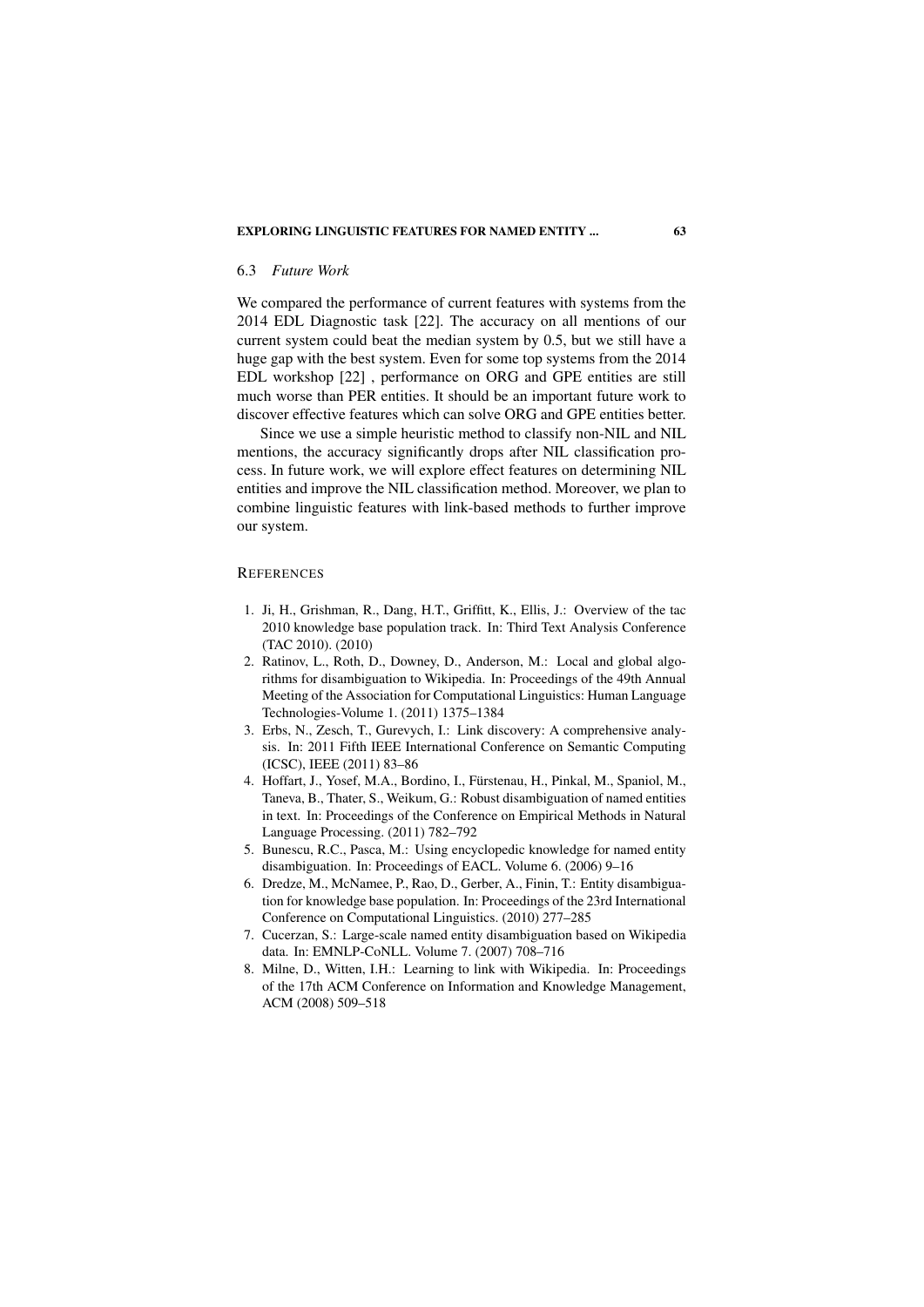- 9. Guo, Z., Barbosa, D.: Robust entity linking via random walks. In: Proceedings of the 23rd ACM International Conference on Conference on Information and Knowledge Management, ACM (2014) 499–508
- 10. Han, X., Sun, L., Zhao, J.: Collective entity linking in web text: A graphbased method. In: Proceedings of the 34th International ACM SIGIR Conference on Research and Development in Information Retrieval, ACM (2011) 765–774
- 11. Zhang, W., Sim, Y.C., Su, J., Tan, C.L.: Entity linking with effective acronym expansion, instance selection, and topic modeling. In: Proceedings of IJCAI. Volume 2011. (2011) 1909–1914
- 12. Graus, D., Kenter, T., Bron, M., Meij, E., De Rijke, M.: Context-based entity linking – University of Amsterdam at TAC 2012. In: Proceedings of the Fifth Text Analysis Conference (TAC 2012): November 5–6, 2012, National Institute of Standards and Technology, Gaithersburg, Maryland, USA. (2012)
- 13. McNamee, P., Dang, H.T.: Overview of the tac 2009 knowledge base population track. In: Text Analysis Conference (TAC). Volume 17. (2009) 111–113
- 14. Garcıa, N.F., Fisteus, J.A., Fernández, L.S.: Comparative evaluation of linkbased approaches for candidate ranking in link-to-Wikipedia systems. Journal of Artificial Intelligence Research 49 (2014) 733–773
- 15. Han, X., Zhao, J.: Named entity disambiguation by leveraging Wikipedia semantic knowledge. In: Proceedings of the 18th ACM Conference on Information and Knowledge Management, ACM (2009) 215–224
- 16. Kulkarni, S., Singh, A., Ramakrishnan, G., Chakrabarti, S.: Collective annotation of Wikipedia entities in web text. In: Proceedings of the 15th ACM SIGKDD International Conference on Knowledge Discovery and Data Mining, ACM (2009) 457–466
- 17. Guo, Y., Tang, G., Che, W., Liu, T., Li, S.: Hit approaches to entity linking at tac 2011. In: Proceedings of the Fourth Text Analysis Conference (TAC 2011). (2011)
- 18. Guo, S., Chang, M.W., Kiciman, E.: To link or not to link? a study on endto-end tweet entity linking. In: HLT-NAACL. (2013) 1020–1030
- 19. Ferragina, P., Scaiella, U.: Tagme: On-the-fly annotation of short text fragments (by Wikipedia entities). In: Proceedings of the 19th ACM International Conference on Information and Knowledge Management, ACM (2010) 1625–1628
- 20. Alhelbawy, A., Gaizauskas, R.: Graph ranking for collective named entity disambiguation. In: Proceedings of the 52nd Annual Meeting of the ACL. (2014) 75–80
- 21. Alhelbawy, A., Gaizauskas, R.: Collective named entity disambiguation using graph ranking and clique partitioning approaches. In: Proceedings of COLING. (2014) 1544–1555
- 22. Ji, H., Dang, H., Nothman, J., Hachey, B.: Overview of tac-kbp2014 entity discovery and linking tasks. In: Proceedings of Text Analysis Conference. (2014)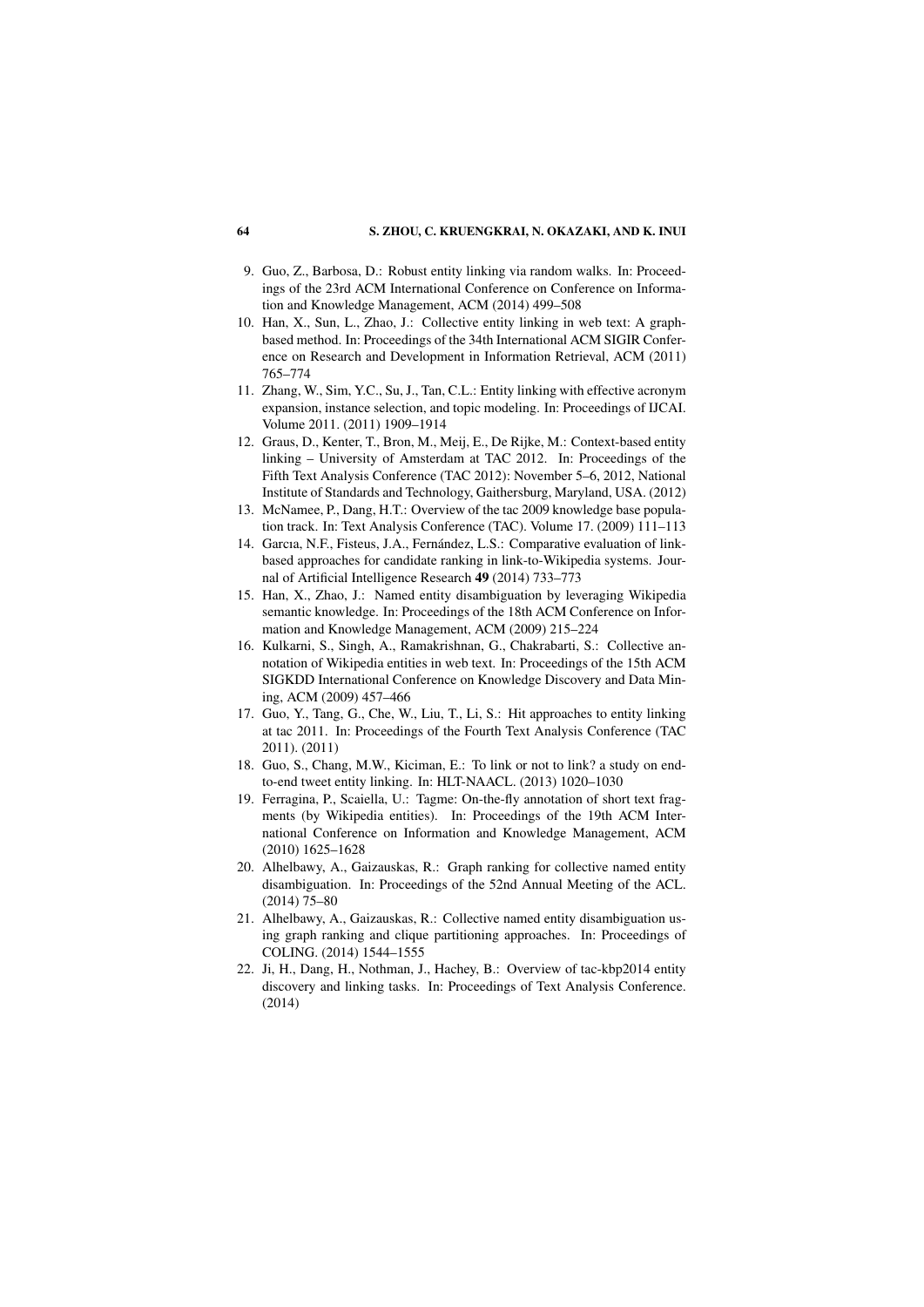- 23. Řehůřek, R., Sojka, P.: Software framework for topic modelling with large corpora. In: Proceedings of the LREC: Workshop on New Challenges for NLP Frameworks. (2010) 45–50
- 24. McNamee, P., Dredze, M., Gerber, A., Garera, N., Finin, T., Mayfield, J., Piatko, C., Rao, D., Yarowsky, D., Dreyer, M.: Hltcoe approaches to knowledge base population at tac 2009. In: Proceedings of TAC 2009. (2009)
- 25. Joachims, T.: Training linear SVMs in linear time. In: Proceedings of the 12th ACM SIGKDD International Conference on Knowledge Discovery and Data Mining, ACM (2006) 217–226
- 26. Zheng, Z., Li, F., Huang, M., Zhu, X.: Learning to link entities with knowledge base. In: Human Language Technologies: The 2010 Annual Conference of the North American Chapter of the Association for Computational Linguistics, Association for Computational Linguistics (2010) 483–491
- 27. Dietz, L., Dalton, J.: Acrossdocument neighborhood expansion: Umass at tac kbp 2012 entity linking. In: Proceedings of TAC 2012. (2012)
- 28. Clarke, J., Suleiman, Y.M.G., Murgatroyd, S.Z.D.: Basis technology at tac 2012 entity linking. In: Proceedings of TAC 2012. (2012)

#### SHUANGSHUANG ZHOU

INUI-OKAZAKI LAB., GRADUATE SCHOOL OF INFORMATION SCIENCES, 6-6 ARAMAKI AZA AOBA, AOBAKU, SENDAI, MIYAGI 980-8579, JAPAN E-MAIL: <SHUANG@ECEI.TOHOKU.AC.JP>

### CANASAI KRUENGKRAI

INUI-OKAZAKI LAB., GRADUATE SCHOOL OF INFORMATION SCIENCES, 6-6 ARAMAKI AZA AOBA, AOBAKU, SENDAI, MIYAGI 980-8579, JAPAN E-MAIL: <CANASAI@ECEI.TOHOKU.AC.JP>

# NAOAKI OKAZAKI

INUI-OKAZAKI LAB., GRADUATE SCHOOL OF INFORMATION SCIENCES, 6-6 ARAMAKI AZA AOBA, AOBAKU, SENDAI, MIYAGI 980-8579, JAPAN E-MAIL: <OKAZAI@ECEI.TOHOKU.AC.JP>